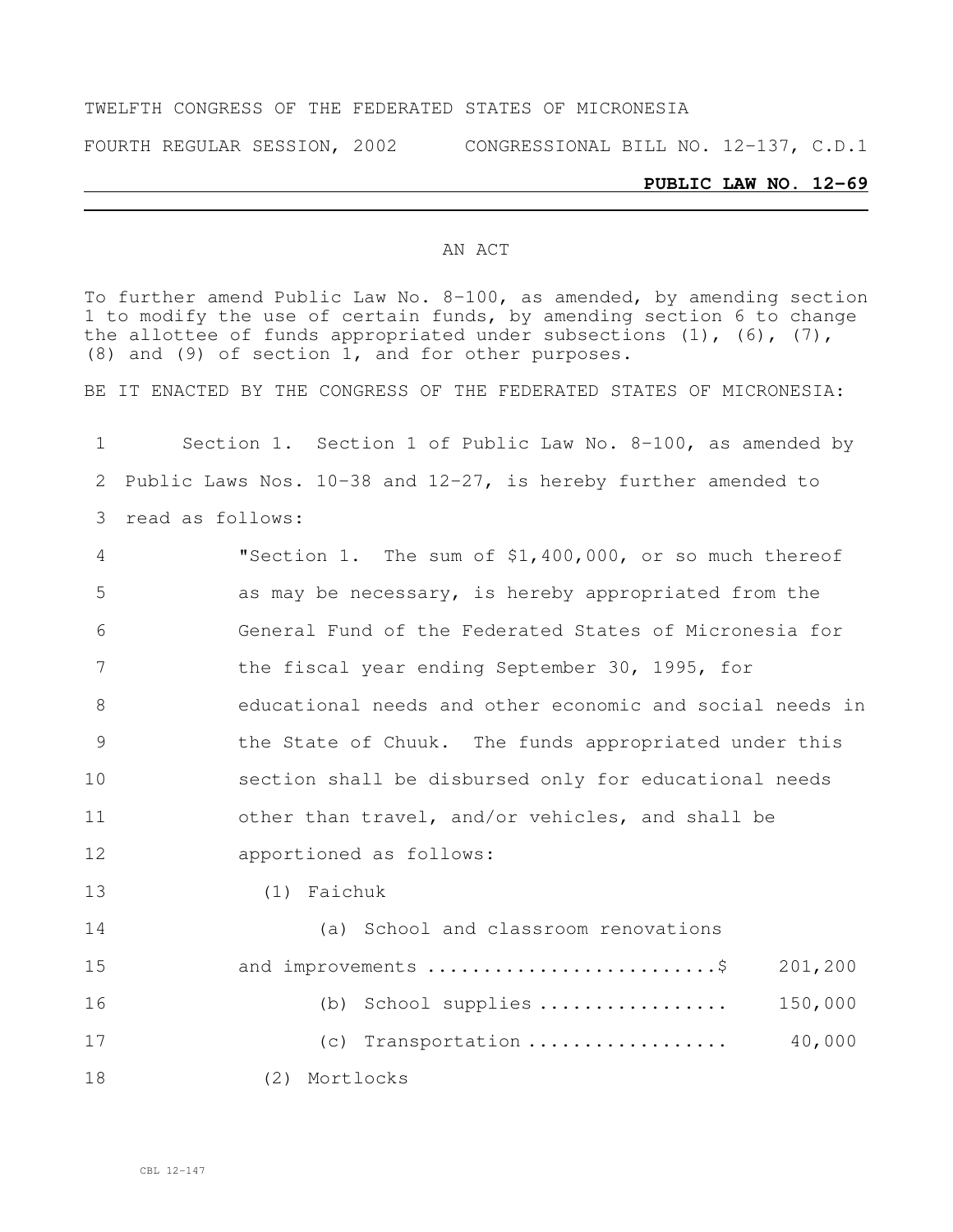| 1  | (a) Funds previously appropriated and                               |  |
|----|---------------------------------------------------------------------|--|
| 2  | obligated for projects and programs now                             |  |
| 3  | 205,638                                                             |  |
| 4  | (b) Musical instruments for youth                                   |  |
| 5  | organizations<br>4,362                                              |  |
| 6  | (3) Northern Namoneas                                               |  |
| 7  | (a) Administrative costs $15,000$                                   |  |
| 8  | 185,400<br>(b) Other educational expenses $\ldots$ .                |  |
| 9  | (4) Southern Namoneas<br>310,800                                    |  |
| 10 | (5) Northwestern Islands                                            |  |
| 11 | (a) Administrative costs<br>15,000                                  |  |
| 12 | 72,600<br>(b) Other educational expenses $\ldots$ .                 |  |
| 13 | (6) Grant assistance for Chuukese                                   |  |
| 14 | 140,000                                                             |  |
| 15 | (7) Grant assistance for Chuukese students,                         |  |
| 16 | Pacific Basin Medical Officers' Training                            |  |
| 17 | 7,000                                                               |  |
| 18 | 28,000<br>(8) Mizpah High School                                    |  |
| 19 | $25,000$ "<br>(9) Chuuk High School Cafeteria                       |  |
| 20 | Section 2. Section 6 of Public Law No. 8-100, as amended by         |  |
| 21 | Public Laws Nos. $12-27$ and $12-44$ , is hereby further amended to |  |
| 22 | read as follows:                                                    |  |
| 23 | "Section 6. Allotment and management of funds and lapse             |  |
| 24 | date.                                                               |  |
| 25 | (1) All funds appropriated by this act shall be                     |  |

of 4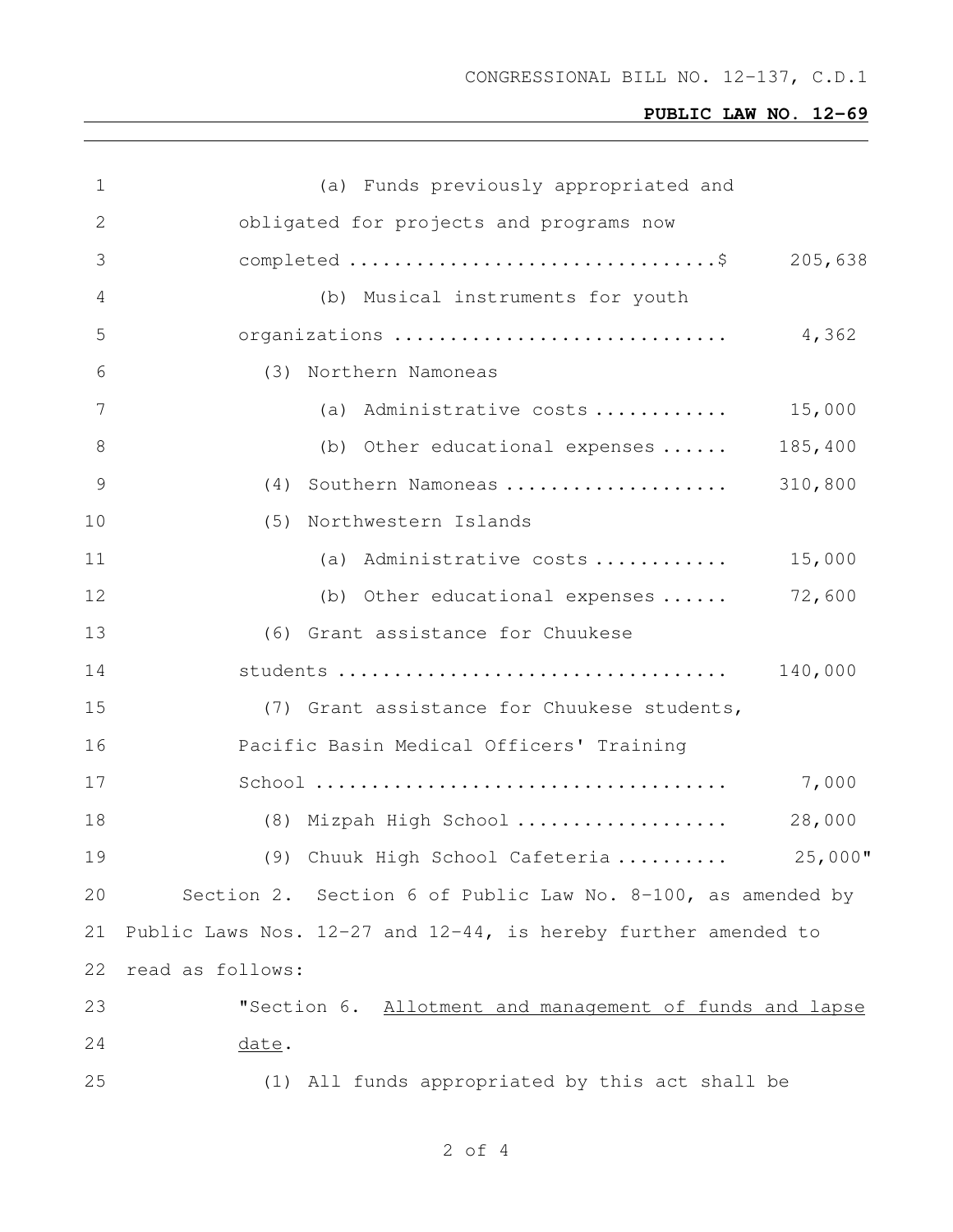| $\mathbf 1$   | allotted, managed, administered, and accounted for in            |
|---------------|------------------------------------------------------------------|
| 2             | accordance with applicable law, including, but not               |
| 3             | limited to, the Financial Management Act of 1979. The            |
| 4             | allottee of the funds appropriated under subsection (2)          |
| 5             | of section 1 of this act shall be the Executive Director         |
| 6             | of the Mortlock Development Commission or his designee.          |
| 7             | The allottee of the funds appropriated under subsection          |
| 8             | (3) of section 1 of this act shall be the Northern               |
| $\mathcal{G}$ | Namoneas Development Authority. The allottee of the              |
| 10            | funds appropriated under subsection (4) of section 1 of          |
| 11            | this act shall be the Southern Namoneas Development              |
| 12            | Authority. The allottee of the funds appropriated under          |
| 13            | subsection (5) of section 1 of this act shall be the             |
| 14            | Pattiw Development Authority. The allottee of the funds          |
| 15            | appropriated under subsections $(1)$ , $(6)$ , $(7)$ , $(8)$ and |
| 16            | (9) of section 1 of this act shall be the Chuuk State            |
| 17            | Commission on Improvement Projects. The allottee of the          |
| 18            | funds appropriated under section 2 of this act shall be          |
| 19            | the Governor of the State of Kosrae. The allottee of             |
| 20            | the funds appropriated under subsections (1), (3) and            |
| 21            | (4) of section 4 of this act shall be the Governor of            |
| 22            | the State of Yap. The allottee of the funds                      |
| 23            | appropriated under subsection (2) of section 4 of this           |
| 24            | act shall be the President of the College of Micronesia-         |
| 25            | The allottee of all other funds appropriated by<br>FSM.          |

of 4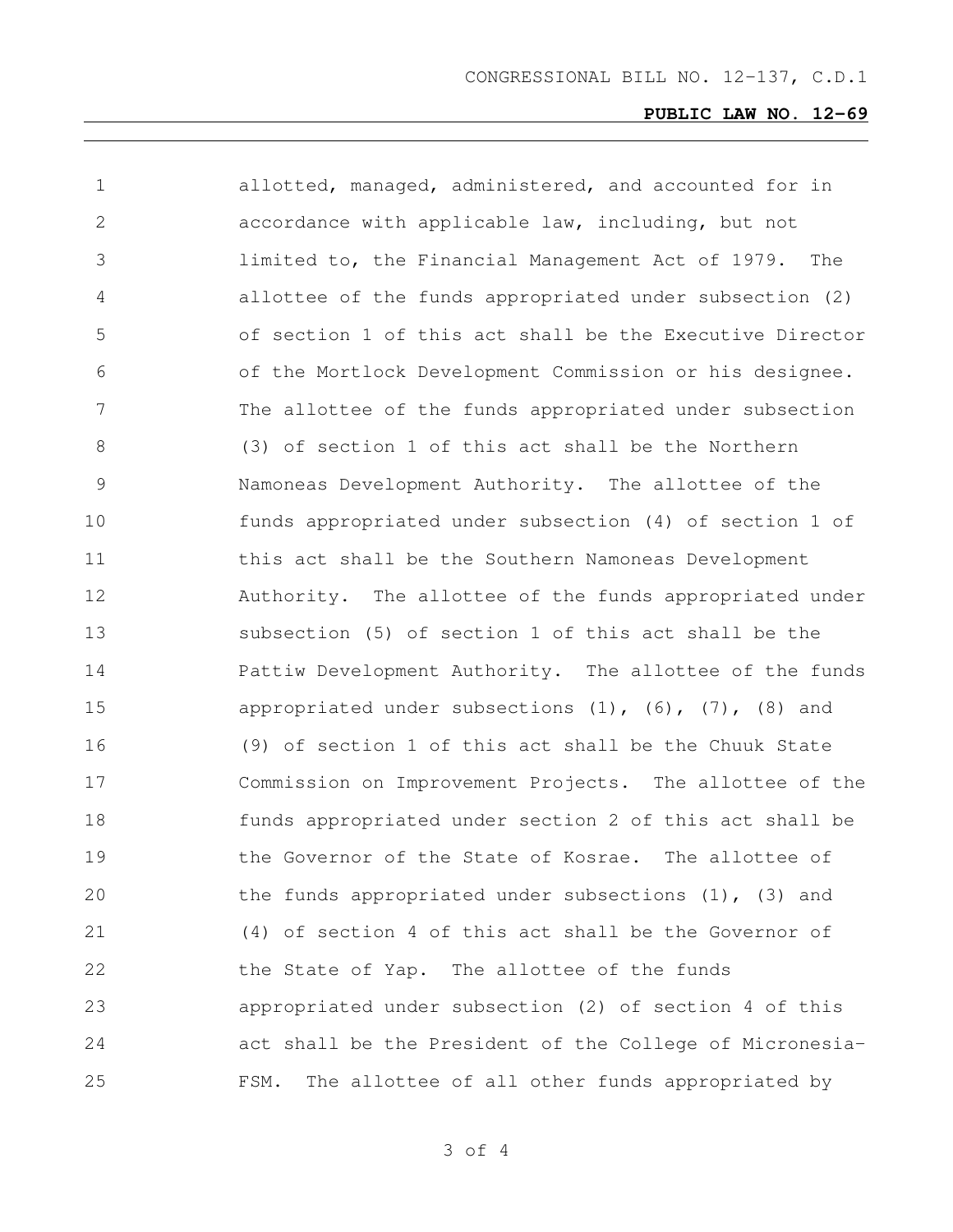| 1             | this act shall be the President of the Federated States     |
|---------------|-------------------------------------------------------------|
| $\mathbf{2}$  | of Micronesia or the President's designee.<br>The           |
| 3             | allottees shall be responsible for ensuring that these      |
| 4             | funds, or so much thereof as may be necessary, are used     |
| 5             | solely for the purposes specified in this act, and that     |
| 6             | no obligations are incurred in excess of the sum            |
| 7             | appropriated.                                               |
| 8             | (2) The authority of the allottees to obligate funds        |
| $\mathcal{G}$ | appropriated by this act shall not lapse."                  |
| 10            | Section 3. This act shall become law upon approval by the   |
| 11            | President of the Federated States of Micronesia or upon its |
| 12            | becoming law without such approval.                         |
| 13            |                                                             |
| 14            |                                                             |
| 15            |                                                             |
| 16            | , 2003                                                      |
| 17            |                                                             |
| 18            |                                                             |
| 19            |                                                             |
| 20            |                                                             |
| 21            | w/out signature                                             |
| 22            | Leo A. Falcam<br>President                                  |
| 23            | Federated States of Micronesia                              |
| 24            |                                                             |
| 25            |                                                             |